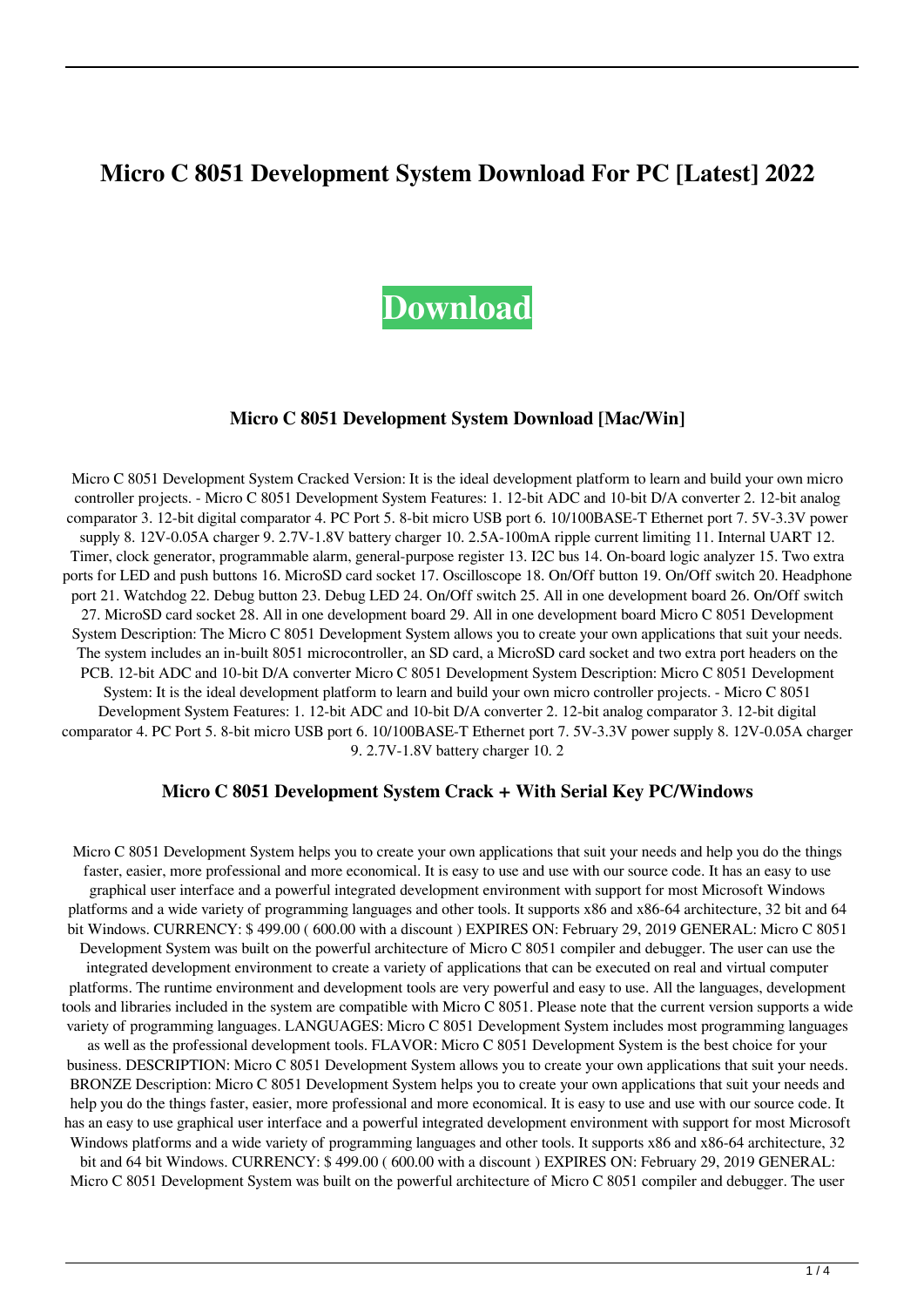can use the integrated development environment to create a variety of applications that can be executed on real and virtual computer platforms. The runtime environment and development tools are very powerful and easy to use. All the languages, 81e310abbf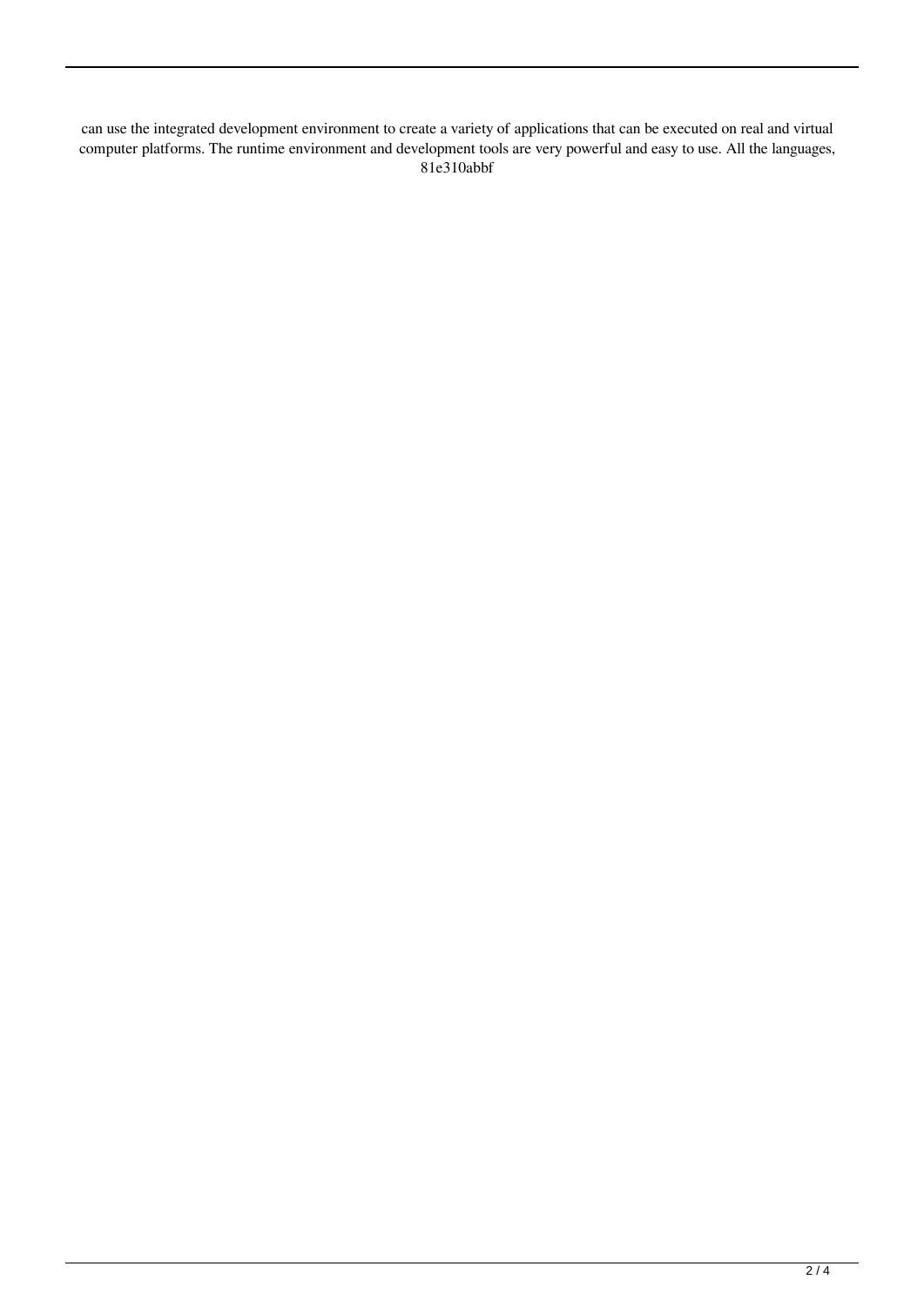### **Micro C 8051 Development System Crack+**

Micro C 8051 Development System with IDE allows you to create your own applications that suit your needs. With the Micro C 8051 Development System, you can develop applications using code, assembly or both. You can also develop applications that run on embedded devices such as communications terminals, which have only a 8051 microprocessor. Micro C 8051 Development System with IDE also allows you to load and run applications from storage media such as a Compact Flash card, or even the hard disk. The Micro C 8051 Development System supports all 8051 features such as interrupt handlers, banked registers, integrated loop operations, stack operations, timing instructions, and the comprehensive set of I/O operations provided by the 8051. The Development System includes a debug monitor, debugger, linker, assembler and a simulator, as well as a comprehensive set of development tools. Micro C 8051 Development System can be used with all 8051 microcontrollers and is the only available IDE for the programming of 8051 microcontrollers. iDev-X Micro C 8051 Development System Create your own programs Get started quickly Develop your own programs For complete control micro C 8051 Development System Overview The Micro C 8051 Development System allows you to create your own programs that run on a microcontroller. micro C 8051 Development System with IDE allows you to develop your own programs using code, assembly or both. You can also develop applications that run on embedded devices such as communications terminals, which have only a 8051 microprocessor. You can also develop applications that run on embedded devices such as communications terminals, which have only a 8051 microprocessor. At a Glance All features for 8051 microcontroller programming Comprehensive set of tools for development IDE for embedded devices Full support of all features of 8051 microcontroller Intuitive IDE with built-in debugger Micro C 8051 Development System with IDE supports all 8051 features such as interrupt handlers, banked registers, integrated loop operations, stack operations, timing instructions, and the comprehensive set of I/O operations provided by the 8051. The Micro C 8051 Development System with IDE also allows you to load and run applications from storage media such as a Compact Flash

#### **What's New In?**

Micro C 8051 Development System is designed for creating a micro-controller based application with in-depth knowledge of the 8051 micro-controller. It is an ideal tool for developers, engineers and researchers who need to develop applications for embedded system based on 8051 micro-controller. Micro C 8051 Development System Features: Including an IDE, a simulator and an emulator, Micro C 8051 Development System allows you to simulate your application and test it before the hardware design and application program. It includes an 8051 development kit to get an easy access to all functions, registers, address bus, pins, I/O port and other essential features of the 8051. The Micro C 8051 Development System features: The powerful Micro C 8051 development kit is based on Windows XP operating system, it supports all functions of the 8051. It has an 8051 programming software included in it to help you to build, run and debug applications with this micro-controller. Develop applications for embedded system with in-depth knowledge of 8051. Easy to configure and start to learn programming. Create your own application with ease. It provides a free trial version for a small time period and requires a registration. Micro C 8051 Development System Development Tools: The Micro C 8051 Development System is designed for the Windows XP, Windows 2000, Windows NT, Windows 98. The Micro C 8051 Development System has an easy to use IDE, an integrated 8051 simulator and an 8051 emulator. The Micro C 8051 Development System IDE includes all the essential tools that allow you to develop and test your application for a hardware design and architecture. It is the most powerful IDE on the market. It is a set of three tools including the one that help you to develop, debug and simulate the 8051 code. It provides an object inspector and a watch window to help you to view the object hierarchy and to debug your application easily. It provides an automation and control window for a complete control of the target object. It provides a fast execution and full memory access. It allows you to share project files and resources between multiple users. It provides an import/export project file which enables you to share your project with your friends. The Micro C 8051 Development System IDE includes: Source Code Editor Object inspector Watch window Automation and control window Project management Rig loader Manage system configuration Build an Application The Micro C 8051 Development System includes a built-in simulator which helps you to simulate your application before the hardware development. It provides an embedded development environment to design and simulate your application. It enables you to view the instruction and